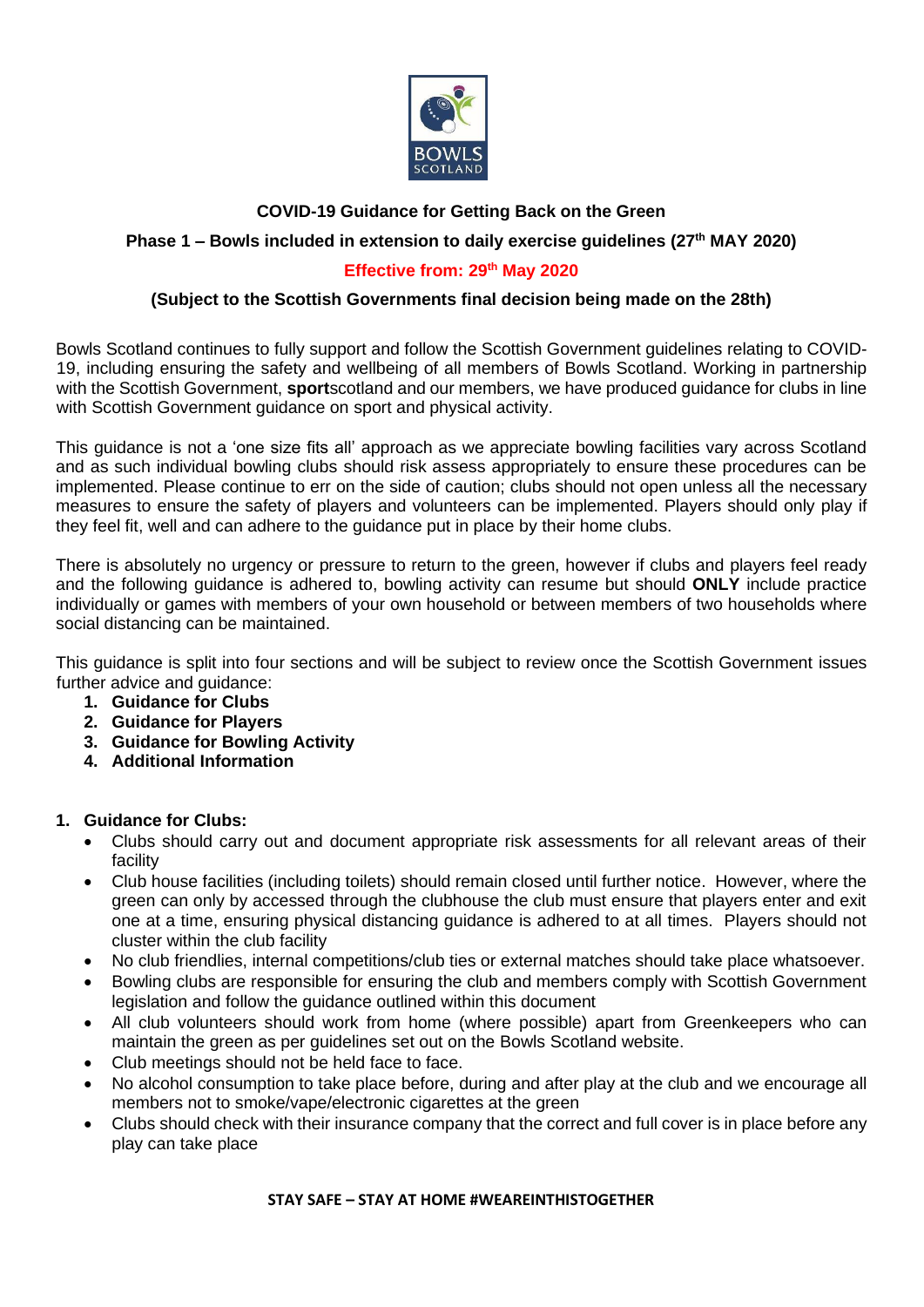- Clubs should advise their members if and when their bowling green is open and ready for play and what procedures must be followed for those planning to play
- Clubs should check with their landlord that they have permission to re-open
- All other Bowls Scotland policies and procedures must be adhered to
- No spectating should take place
- Clubs should ensure a clear plan is in place for the cleaning of equipment before, during, and after play and provision should be made for this. For example, disinfectant spray must be made available by the club and accessible for those playing. More information is available here: [https://www.hps.scot.nhs.uk/web-resources-container/covid-19-guidance-for-non-healthcare](https://www.hps.scot.nhs.uk/web-resources-container/covid-19-guidance-for-non-healthcare-settings/)[settings/](https://www.hps.scot.nhs.uk/web-resources-container/covid-19-guidance-for-non-healthcare-settings/)
- Consideration should be made for members who require mobility support
- Clubs should organise a system for booking and allocation of rink times that ensures the safety of Players
- Clubs are not required to open their green/s and should decide on what best suits the club and its members

#### **2. Guidance for Players:**

- Players who have COVID-19 symptoms or if anyone in their household that displays symptoms, those players should stay at home and follow NHS guidance. No one who is self-isolating should attend the club
- Players who are at a higher risk; have an underlying health condition; or are in the shielding category, should remain at home until Scottish Government guidelines change
- Players who are 70 and over can play but should follow Scottish Government guidelines to make their own decision about returning to the green - [https://www.gov.scot/news/people-advised-to-limit](https://www.gov.scot/news/people-advised-to-limit-social-contact/)[social-contact/](https://www.gov.scot/news/people-advised-to-limit-social-contact/)
- Players should check if the club is open for play. Please be patient and understanding if the club cannot or choose not to open the green
- Players should go through the clubs booking system and not just turn up to the green to play
- Players should only play individually, with members of their own household or between members of two households where social distancing can be maintained.
- Players should not consume alcohol before, during or after play at the club and smoking at the green should be discouraged
- Players should not attempt to enter the club house as these facilities will remain closed. However, where the green can only by accessed through the club house players should enter and exit one at a time, adhering to social distancing guidance at all times. Players should not cluster within the club facility.
- Players should follow the 'Guidance for Bowling Activity' section set out below
- Players travelling to bowling greens should do so in line with the Scottish Government Travel/Transportation Guidelines E.g. It is permitted to travel short distances (approximately 5 miles) for outdoor leisure and exercise but advised to stay within a short distance of your local community and travel by walk, wheel and cycle where possible - [www.gov.scot/publications/coronavirus-covid-](http://www.gov.scot/publications/coronavirus-covid-19-staying-at-home-and-away-from-others/pages/exercise/)[19-staying-at-home-and-away-from-others/pages/exercise/](http://www.gov.scot/publications/coronavirus-covid-19-staying-at-home-and-away-from-others/pages/exercise/)

#### **3. Guidance for Bowling Activity:**

#### **I. Green Set Up prior to play**

- i. Ensure green is fit for play
- ii. All equipment to be removed e.g. 2m Sticks, Score Boards, Chalk, pushers etc (except rink markers)
- iii. Benches, ashtrays, and bins to be removed, covered or sign-posted in such a way that members do not touch or use them.

#### **STAY SAFE – STAY AT HOME #WEAREINTHISTOGETHER**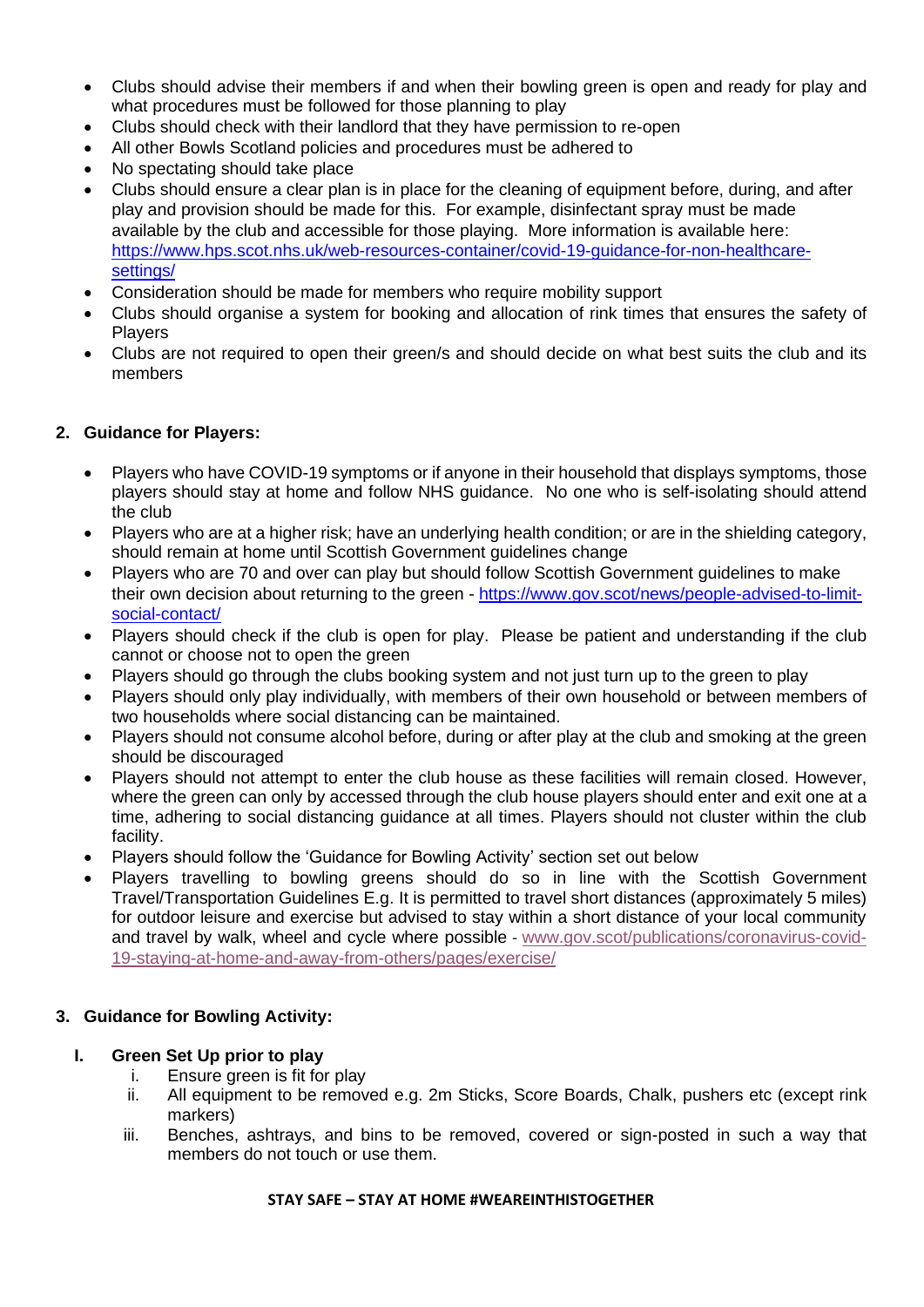- iv. Consider what support your members might need to play (for example those with mobility challenges)
- v. Players must bring their own hand sanitiser and use this throughout play
- vi. There must be one rink space (an empty rink) between each rink in use. As an example, a 6 rink green should have rink 1, 3 and 5 in use or 2, 4 and 6.
	- i. Bowling Clubs with more than one green need to ensure that compliance is achieved across all greens.

### **II. Before Play**

- i. Bookings:
	- i. Clubs should organise a system for booking and allocation of rink times that ensures the safety of Players
	- ii. Clubs should allocate 30 minutes between booking slots to minimise the number of players arriving and leaving at any one time and allow for any shared equipment to be sanitised
	- iii. It is recommended clubs should allow a maximum of 4 people (1 Pairs Game) can play per rink at any one time and in accordance with Scottish Government requirements.
	- iv. For each session clubs should collect essential information for all players including emergency contact details
- ii. Arrival and Waiting to Play:
	- i. The clubhouse and locker room facilities will remain closed. Limited essential access for example to remove bowls and shoes may be allowed by the club and should be coordinated appropriately e.g. if the key holder looking after the facility placed the items outside for collection, but clubs should risk assess and ensure appropriate measures in place.
	- ii.Clubs to communicate in advance with players to advise on social distancing requirements that are being applied on arrival at the club. It is advised that players do not arrive until 5 minutes before play and must stay outside the parameters of the club until it is safe to enter, and the previous players have left.

## **III. During Play**

- **i.** Mats and Jacks:
	- **i.** Players should use separate mats and jacks, however if this is not possible, whichever player collects the mats and jack is responsible for all contact with the equipment before, during and after the game.
	- **ii.** Disinfectant spray must be made available by the club. Players must use the disinfectant spray after each game to cleanse all mats and jacks (ensure these are completely dry of disinfectant before use on the green again)
	- **iii.** As a suggestion jacks or mats can be set at short, medium or long by the same player after each end rather than rolling the jack down the rink for position
- **ii.** A maximum of 4 people (1 Pairs Game) can play together<br>**iii.** The 2m social distancing rule must always be observed on
- **iii.** The 2m social distancing rule must always be observed on and off the green
- **iv.** Other bowls equipment cannot be shared between players (e.g. cloths, measures etc).
- **v.** Players should always practice safe hygiene
- vi. Players **should not**:
	- i. Pick up any other players bowl
	- ii. Share equipment out with your rink- e.g. cloths, measures, etc
	- iii. Moisten their hands with saliva before delivery
	- iv. Shake hands, high-five or have any physical contact with other people on the green (out with their household)